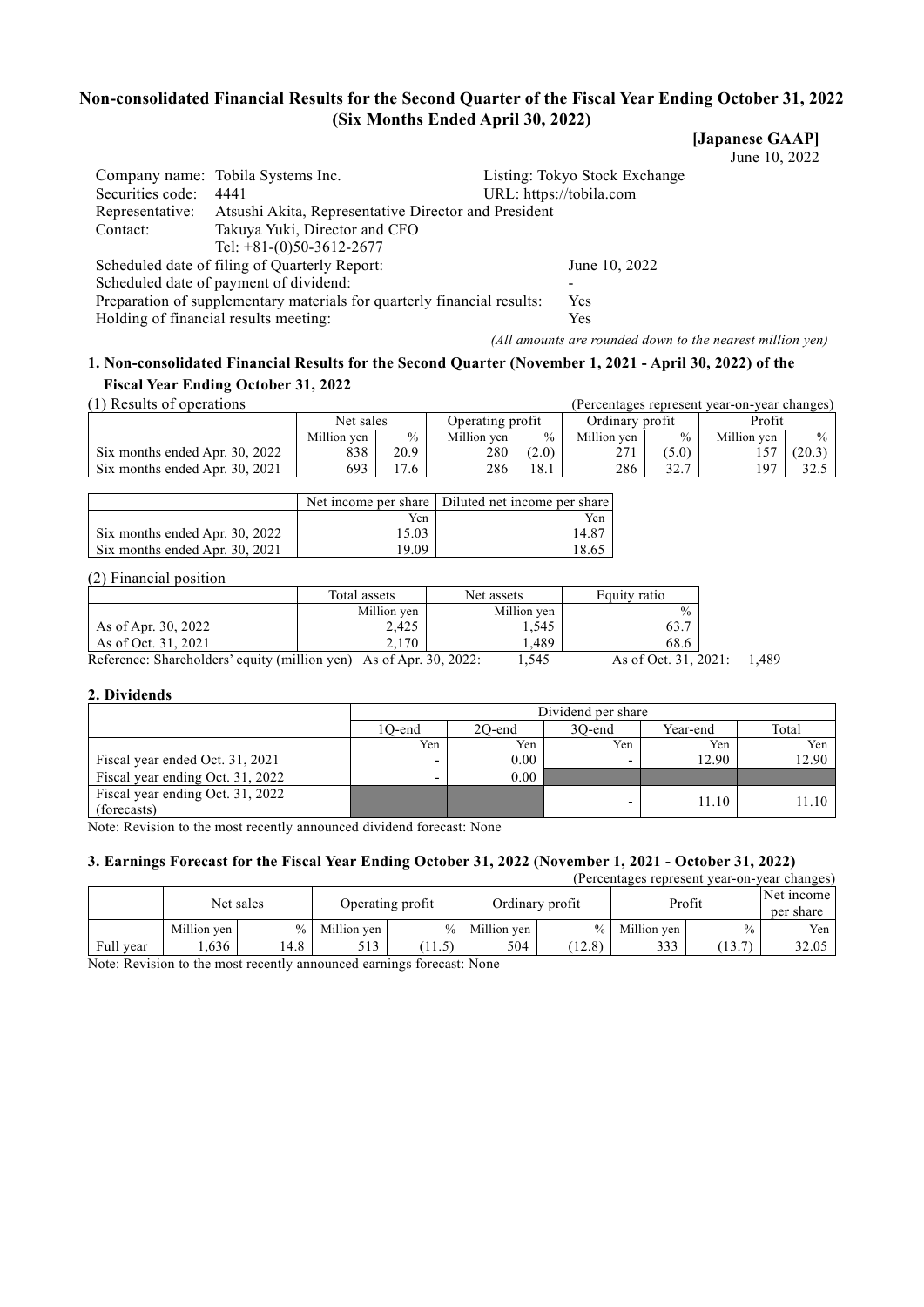# **\* Notes**

(1) Application of special accounting methods for presenting quarterly non-consolidated financial statements: None

(2) Changes in accounting policies and accounting-based estimates, and restatements

- 1) Changes in accounting policies due to revisions in accounting standards, others: Yes
- 2) Changes in accounting policies other than 1) above: None
- 3) Changes in accounting-based estimates: None
- 4) Restatements: None

(3) Number of outstanding shares (common shares)

1) Number of shares outstanding at the end of the period (including treasury shares)

| As of Apr. 30, 2022:                                      | $10,617,000$ shares | As of Oct. 31, 2021:               | 10,479,900 shares |
|-----------------------------------------------------------|---------------------|------------------------------------|-------------------|
| 2) Number of treasury shares at the end of the period     |                     |                                    |                   |
| As of Apr. 30, 2022:                                      | 98,150 shares       | As of Oct. 31, 2021:               | 89,150 shares     |
| 3) Average number of shares outstanding during the period |                     |                                    |                   |
| Six months ended Apr. 30, 2022:                           | 10,474,237 shares   | Six months ended Apr. $30, 2021$ : | 10,348,144 shares |
|                                                           |                     |                                    |                   |

\* The current quarterly financial report is not subject to quarterly review by certified public accountants or auditing firms.

\* Explanation of appropriate use of earnings forecasts, and other special items

Cautionary statement with respect to forward-looking statements

Forecasts of future performance in these materials are based on assumptions judged to be valid and information available to Tobila Systems' management at the time these materials were prepared, but are not promises by Tobila Systems regarding future performance. Actual results may differ significantly from these forecasts for a number of reasons.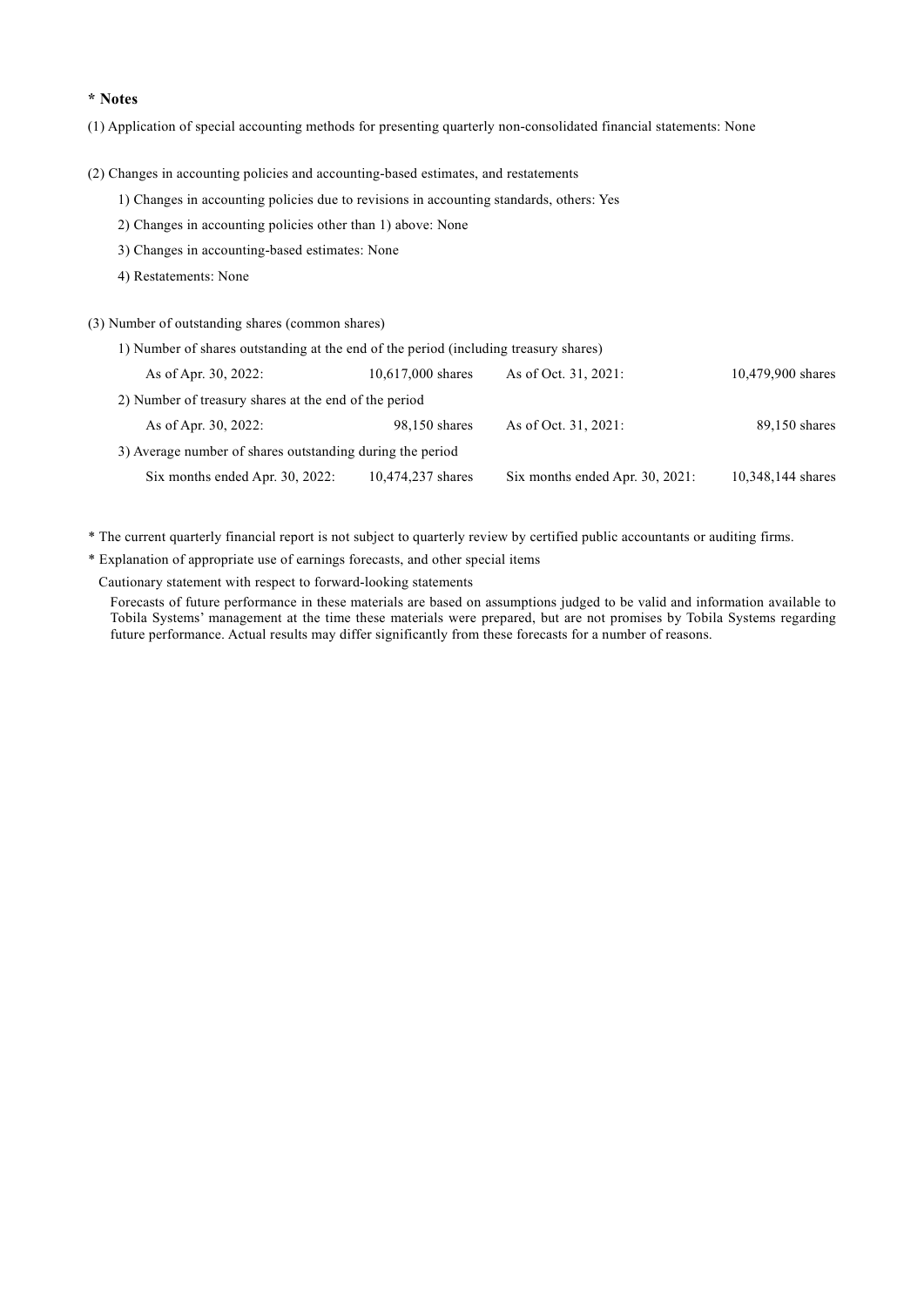# Contents of Attachments

| 1. Qualitative Information on Quarterly Financial Performance             | $\overline{2}$ |
|---------------------------------------------------------------------------|----------------|
| (1) Explanation of Results of Operations                                  | $\overline{c}$ |
| (2) Explanation of Financial Position                                     | 3              |
| (3) Explanation of Earnings Forecast and Other Forward-looking Statements | $\overline{4}$ |
|                                                                           |                |
| 2. Quarterly Non-consolidated Financial Statements and Notes              | 5              |
| (1) Quarterly Non-consolidated Balance Sheet                              | 5              |
| (2) Quarterly Non-consolidated Statement of Income                        | 6              |
| (3) Quarterly Non-consolidated Statement of Cash Flows                    | 7              |
| (4) Notes to Quarterly Non-consolidated Financial Statements              | 8              |
| Going Concern Assumption                                                  | 8              |
| Significant Changes in Shareholders' Equity                               | 8              |
| Changes in Accounting Policies                                            | 8              |
| Segment and Other Information                                             | 9              |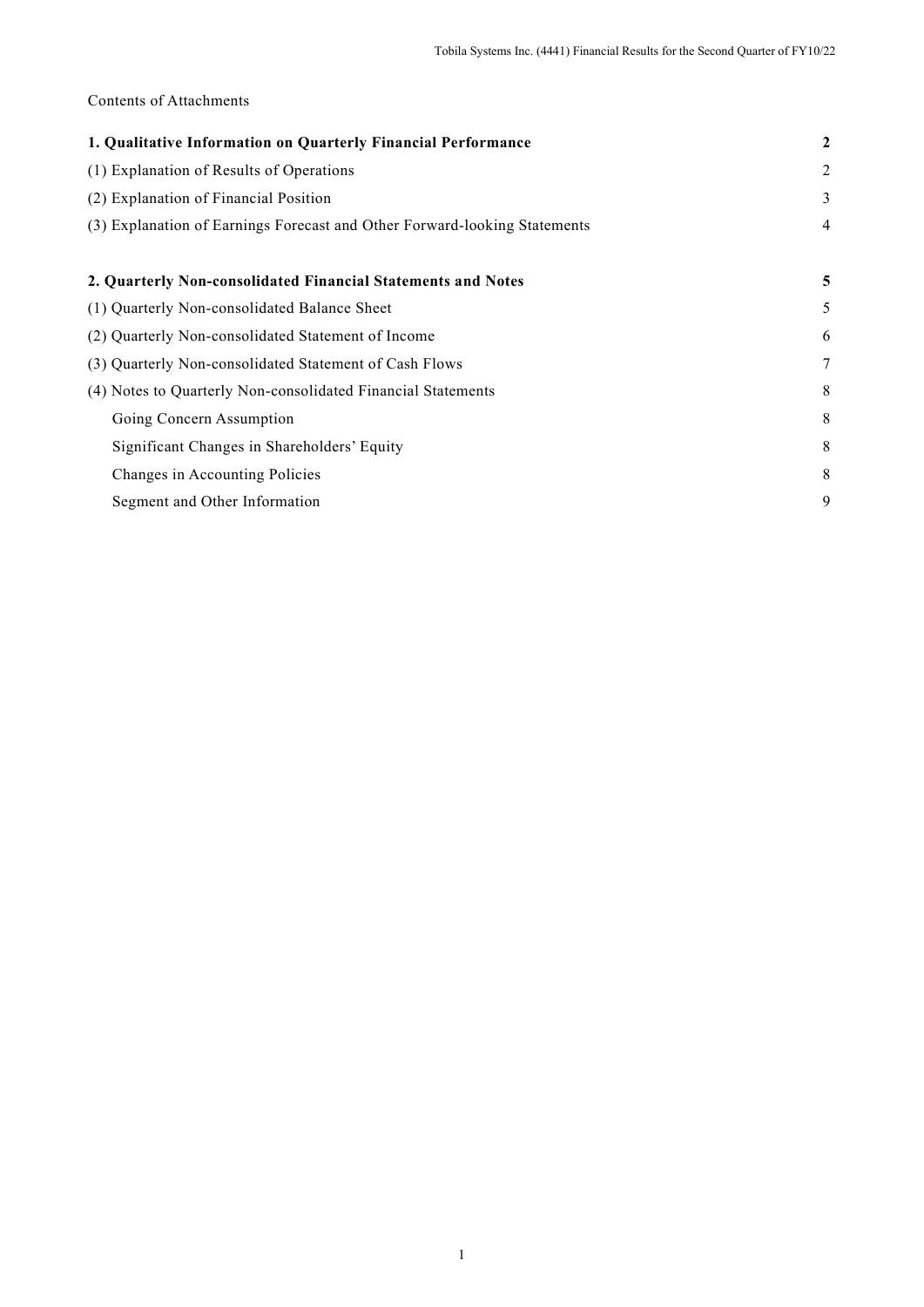# **1. Qualitative Information on Quarterly Financial Performance**

# **(1) Explanation of Results of Operations**

In the first half of the current fiscal year, economic activity in Japan recovered gradually as the severe situation that restricted economic activity eased due to progress with vaccinations of CIOVID-19. However, the outlook remains uncertain as the economy has yet to recover to the pre-pandemic level. Moreover, rising raw material prices and volatility in the financial and capital markets due to the ongoing Russia-Ukraine tensions has created growing uncertainty over the outlook for the global economy.

Japan lowered the age of adulthood from 20 to 18. As a result, a variety of scams targeting these new adults have emerged. Moreover, numerous scams about refund concerning COVID-19 vaccines, smishing, SMS phishing scams to steal personal information, and Russia-Ukraine war charity donations have caused enormous amount of losses. In this manner, specialized fraud schemes are becoming ever more sophisticated as the world continues to change.

There is thus a growing need for protection against these scams, including for family members and friends. We have been focusing on our spam filter service to deter these criminal activities. In the landline filtering services category, we started offering with KDDI CORPORATION a service called the Fraudulent Call Automatic Block. This is Japan's first malicious call automatic blocking service for landline phones that does not require an add-on unit. Users do not require a special device because automatic blocking equipment for malicious calls is placed in KDDI's network.

The TobilaPhone Mobile fraud and spam filtering service became the first app to be certified as an Outstanding Fraudulent Call Prevention Device recommended by the Japan National Crime Prevention Association. This certification further increases the recognition of the effectiveness of this app. In addition, "Fraudulent Message Automatic Block" service that automatically blocks malicious SMS and e-mail messages and displays a warning was provided free to au, UQ mobile and povo users of KDDI CORPORATION and OKINAWA CELLULAR TELEPHONE COMPANY. This expansion has led to an increase in the number of users of our service. There were many marketing campaigns for the purpose of raising awareness of 280blocker, an app that blocks malicious advertisements.

TobilaPhone Cloud, a cloud business phone service, has been a priority business of us. To make this service even more convenient, we have launched an optional service that allows users to select an area code when making and receiving calls with a landline phone number. No special connection or equipment is needed. These actions and the quality of our service are highly evaluated by users. We received the "Leader" award at the "IT review Grid Award 2022 Spring" in three segments, PBX, IVR and IP telephone. The award is given to products with high customer satisfaction based on user reviews.

Orders for TobilaPhone Biz, an upgraded version of TobilaPhone for corporate users, have increased significantly as it was registered as a "Select Item" by NTT East and NTT West. As a new business, we have developed and launched Talk Book, an AI sales support tool that realize the visualization of sales discussions and data-driven sales.

In addition, we are using various measures to increase the number of monthly active users (see note) for our services. As a result, more than 14 million users now use our services.

The businesses and business models of Tobila Systems have received recognition in many ways. One example is the December 2021 selection of Tobila Systems by The Small and Medium Enterprise Agency of the Ministry of Economy, Trade and Industry for inclusion in the "300 Most Promising SMEs and Small Businesses."

The Board of Directors resolved to select the Prime Market of the Tokyo Stock Exchange began using its new trading categories in April 2022. We will continue to take actions aimed at achieving consistent growth of sales and earnings and the medium to long-term growth of corporate value.

In the first half, net sales increased 20.9% year-on-year to 838,953 thousand yen, operating profit decreased 2.0% to 280,389 thousand yen, ordinary profit decreased 5.0% to 271,798 thousand yen and profit was down 20.3% to 157,389 thousand yen.

Note: MAU is an important KPI for determining the contribution of our products and services to eliminating problems caused by fraud and spam. Our revenue is, however, not always directly affected by an increase or decrease in MAU because contracts with customers such as telecommunications companies have different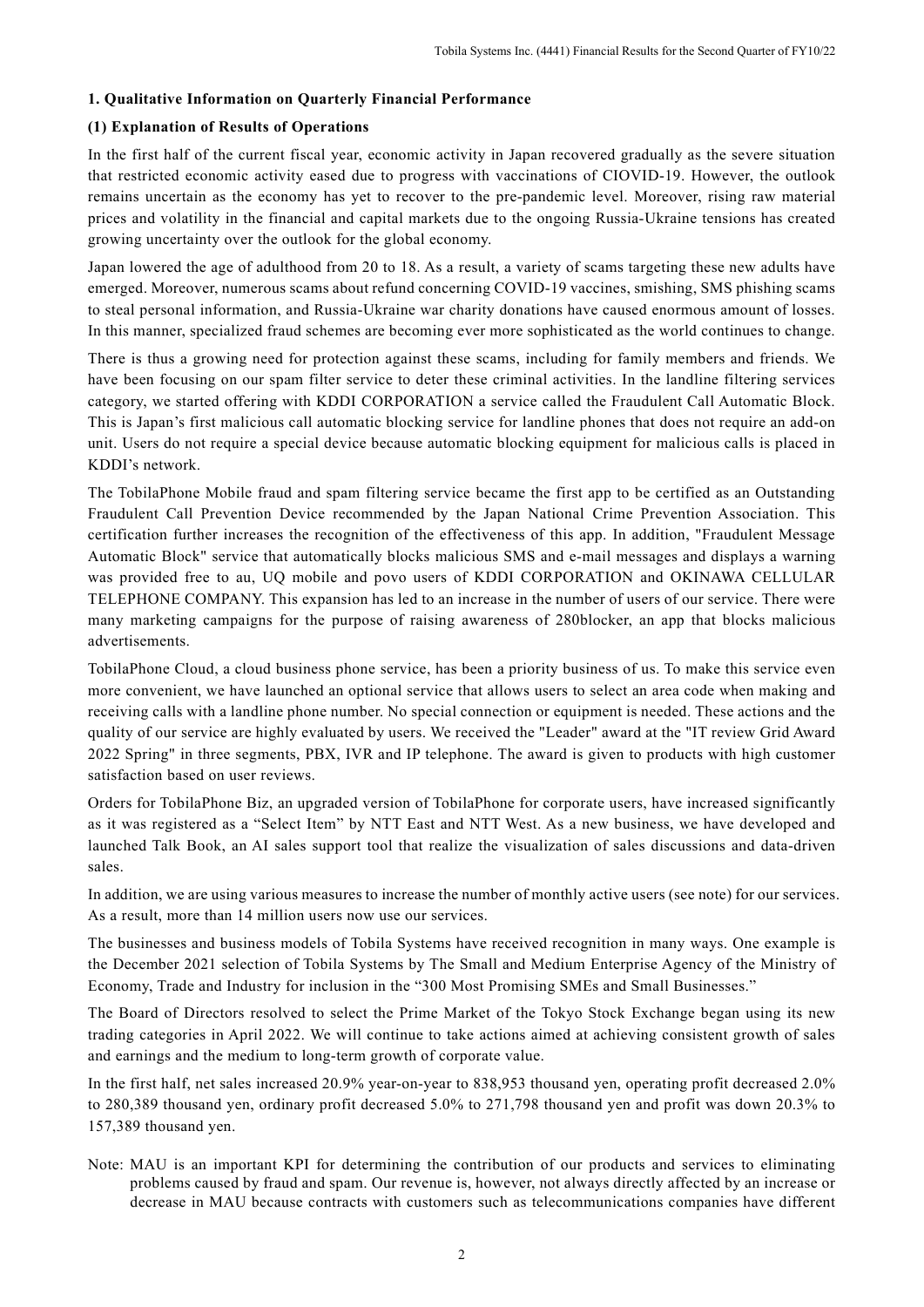terms.

Business segment performance was as follows:

Fraud and spam prevention services

There are three service categories in this segment. A filtering service that blocks fraudulent and other malicious calls on mobile phones is the core business. The other categories are a filtering service for landline phones and TobilaPhone Cloud, a filtering service for phones used by businesses. We continued to focus on building an even larger and more powerful foundation for the provision of filtering services.

As a result, first half sales were 808,188 thousand yen, up 23.9% from one year earlier, and segment profit increased 8.2% to 466,713 thousand yen.

# Others

Other services include a website design and operation support service, development projects outsourced by other companies and other activities. We do not intend to increase the scale of operations in this segment. First half sales decreased 25.9% from one year earlier to 30,764 thousand yen, and the segment profit was 20,876 thousand yen, down 16.5%.

Total operating profit is the sum of the profit of the two segments minus corporate expenses, which are not allocated to the reportable segment. Corporate expenses mainly consist of selling, general and administrative expenses that are not attributable to the reportable segment. In the first half, corporate expenses increased 21.6% from one year earlier to 207,200 thousand yen mainly because of higher administrative expenses because of the larger scale of operations.

# **(2) Explanation of Financial Position**

# **1) Assets, liabilities and net assets**

# **Total assets**

Total assets increased 255,094 thousand yen from the end of the previous fiscal year to 2,425,110 thousand yen at the end of the second quarter of the current fiscal year. This was attributable mainly to increases of 132,100 thousand yen in cash and deposits, 38,463 thousand yen in accounts receivable-trade and contractual assets and 65,896 thousand yen in investments and other assets.

# **Liabilities**

Total liabilities increased 198,917 thousand yen from the end of the previous fiscal year to 879,925 thousand yen. The main factors include increases of 12,687 thousand yen in accounts payable-trade and 217,971 thousand yen in contractual liabilities and a decrease of 25,020 thousand yen in long-term borrowings.

# **Net assets**

Total net assets increased 56,176 thousand yen from the end of the previous fiscal year to 1,545,185 thousand yen. The main factors include an increase in share capital and capital surplus of 16,040 thousand yen each due to the exercise of share acquisition rights as stock options and the booking of profit of 157,389 thousand yen, and a decrease of 134,040 thousand yen in retained earnings due to dividends paid.

# **2) Cash flows**

Cash and cash equivalents (hereinafter, "net cash") at the end of the first half of the current fiscal year increased 132,100 thousand yen from the end of the previous fiscal year to 1,277,833 thousand yen. Cash flows by category are as described below.

# **Cash flows from operating activities**

Net cash provided by operating activities amounted to 347,227 thousand yen compared with 203,184 thousand yen in the same period of the previous fiscal year. This was mainly due to profit before income taxes of 247,753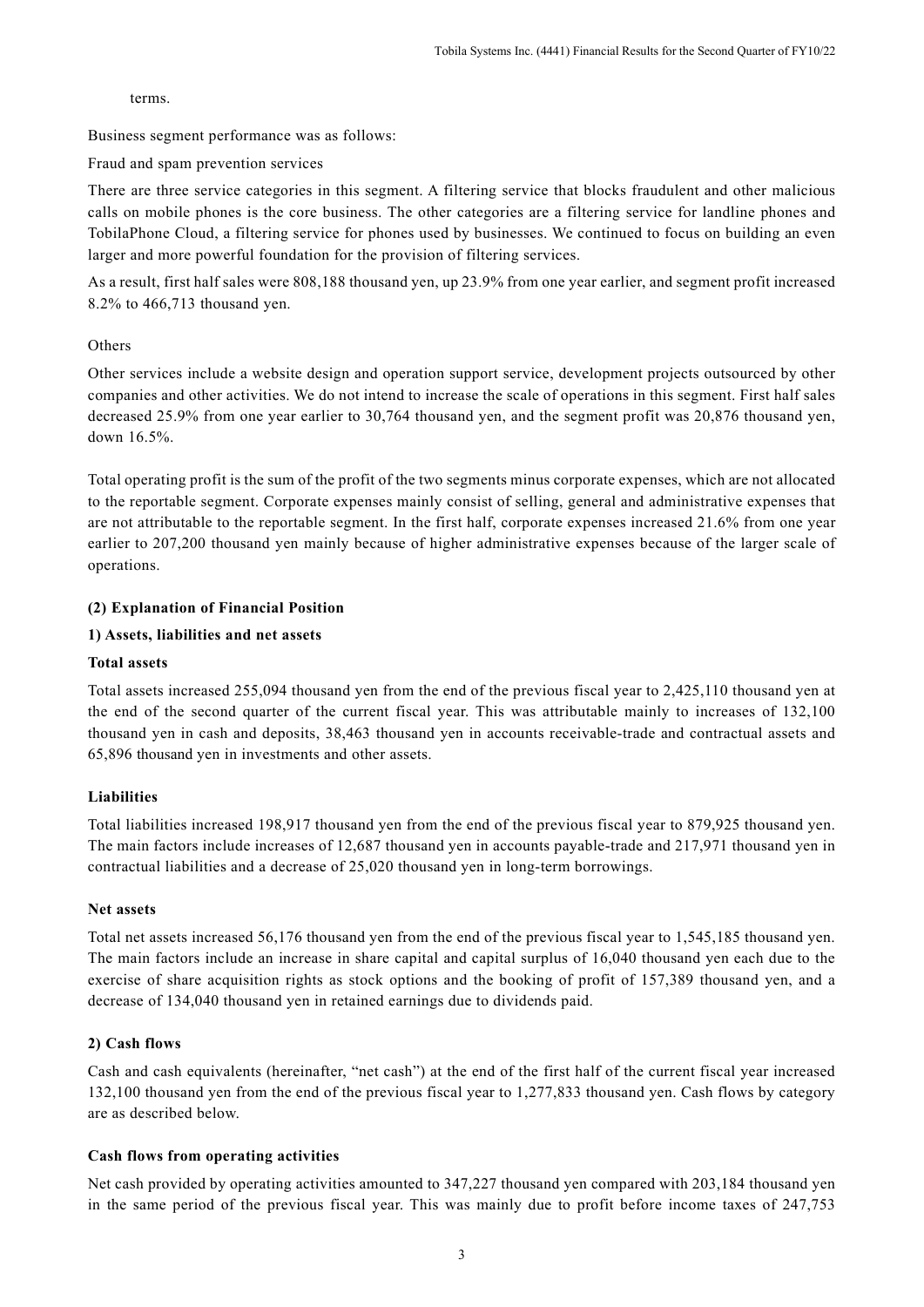thousand yen, depreciation of 38,624 thousand yen, the booking of amortization of goodwill of 32,932 thousand yen and an increase of 218,178 thousand yen in contractual liabilities, while there were income taxes paid of 103,905 thousand yen, an increase of 37,300 thousand yen in trade receivables and contractual assets, and an increase of 82,574 thousand yen in long-term prepaid expenses.

# **Cash flows from investing activities**

Net cash used in investing activities amounted to 81,754 thousand yen compared with 78,070 thousand yen in the same period of the previous fiscal year. The main factors include payments for the purchase of property, plant and equipment of 25,363 thousand yen and intangible assets of 56,640 thousand yen

#### **Cash flows from financing activities**

Net cash used in financing activities amounted to 133,372 thousand yen compared with 295,117 thousand yen in the same period of the previous fiscal year. This was mainly due to proceeds from the exercise of share acquisition rights of 31,820 thousand yen, while there were repayments of long-term borrowings of 31,524 thousand yen and dividends paid of 133,668 thousand yen.

#### **(3) Explanation of Earnings Forecast and Other Forward-looking Statements**

We currently maintain the earnings forecast for the fiscal year ending October 31, 2022 that was announced on December 10, 2021.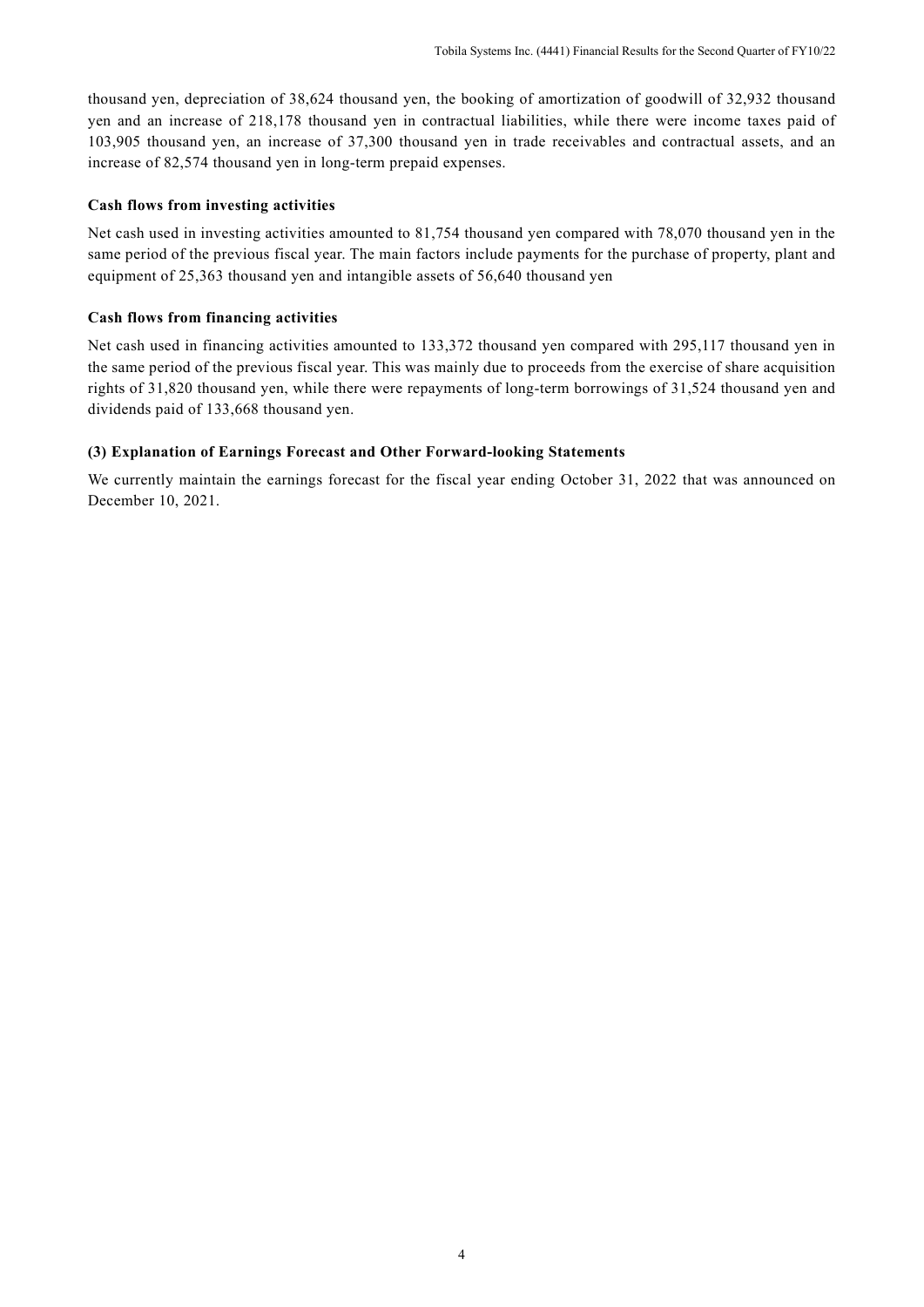# **2. Quarterly Non-consolidated Financial Statements and Notes**

# **(1) Quarterly Non-consolidated Balance Sheet**

|                                                   | FY10/21               | (Thousands of yen)<br>Second quarter of FY10/22 |
|---------------------------------------------------|-----------------------|-------------------------------------------------|
|                                                   | (As of Oct. 31, 2021) | (As of Apr. 30, 2022)                           |
| Assets                                            |                       |                                                 |
| Current assets                                    |                       |                                                 |
| Cash and deposits                                 | 1,145,732             | 1,277,833                                       |
| Accounts receivable-trade and contractual assets  | 181,343               | 219,806                                         |
| Electronically recorded monetary claims-operating | 562                   | 374                                             |
| Merchandise and finished goods                    | 26,991                | 26,180                                          |
| Work in process                                   | 527                   | 18                                              |
| Raw materials and supplies                        | 978                   | 1,327                                           |
| Other                                             | 33,041                | 52,891                                          |
| Allowance for doubtful accounts                   | (83)                  | (107)                                           |
| Total current assets                              | 1,389,094             | 1,578,325                                       |
| Non-current assets                                |                       |                                                 |
| Property, plant and equipment                     | 49,849                | 67,897                                          |
| Intangible assets                                 |                       |                                                 |
| Goodwill                                          | 325,221               | 291,079                                         |
| Software                                          | 169,250               | 182,531                                         |
| Other                                             | 14,826                | 17,605                                          |
| Total intangible assets                           | 509,297               | 491,216                                         |
| Investments and other assets                      | 221,774               | 287,671                                         |
| Total non-current assets                          | 780,921               | 846,785                                         |
| Total assets                                      | 2,170,016             | 2,425,110                                       |
| Liabilities                                       |                       |                                                 |
| Current liabilities                               |                       |                                                 |
| Accounts payable-trade                            | 7,194                 | 19,882                                          |
| Income taxes payable                              | 111,310               | 117,912                                         |
| Contractual liabilities                           | 52,445                | 270,416                                         |
| Other                                             | 214,267               | 200,944                                         |
| Total current liabilities                         | 385,217               | 609,155                                         |
| Non-current liabilities                           |                       |                                                 |
| Long-term borrowings                              | 295,790               | 270,770                                         |
| Total non-current liabilities                     | 295,790               | 270,770                                         |
| <b>Total liabilities</b>                          | 681,007               | 879,925                                         |
| Net assets                                        |                       |                                                 |
| Shareholders' equity                              |                       |                                                 |
| Share capital                                     | 315,391               | 331,432                                         |
| Capital surplus                                   |                       |                                                 |
| Legal capital surplus                             | 279,691               | 295,732                                         |
| Total capital surpluses                           | 279,691               | 295,732                                         |
| Retained earnings                                 |                       |                                                 |
| Other retained earnings                           |                       |                                                 |
| Retained earnings brought forward                 | 1,037,619             | 1,061,713                                       |
| Total retained earnings                           | 1,037,619             | 1,061,713                                       |
| Treasury shares                                   | (143, 693)            | (143, 693)                                      |
| Total shareholders' equity                        | 1,489,008             | 1,545,185                                       |
| Total net assets                                  | 1,489,008             | 1,545,185                                       |
| Total liabilities and net assets                  | 2,170,016             | 2,425,110                                       |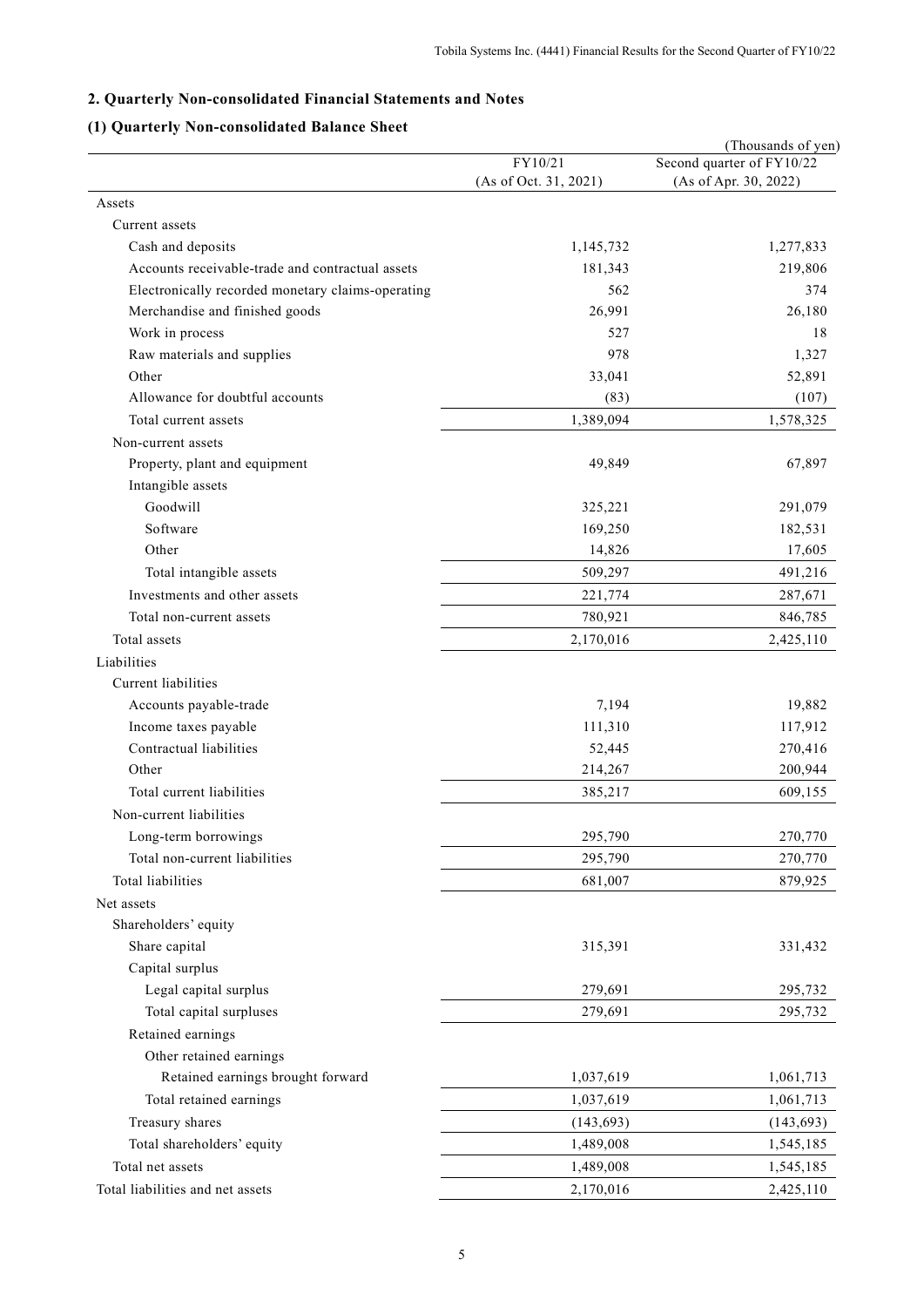# **(2) Quarterly Non-consolidated Statement of Income**

# **For the Six-month Period**

|                                               |                                | (Thousands of yen)             |
|-----------------------------------------------|--------------------------------|--------------------------------|
|                                               | First six months of FY10/21    | First six months of FY10/22    |
|                                               | (Nov. 1, 2020 – Apr. 30, 2021) | (Nov. 1, 2021 – Apr. 30, 2022) |
| Net sales                                     | 693,939                        | 838,953                        |
| Cost of sales                                 | 182,371                        | 250,775                        |
| Gross profit                                  | 511,568                        | 588,177                        |
| Selling, general and administrative expenses  | 225,491                        | 307,787                        |
| Operating profit                              | 286,076                        | 280,389                        |
| Non-operating income                          |                                |                                |
| Interest income                               | 5                              | 5                              |
| Cancellation income for services              | 190                            | 31                             |
| Subsidy income                                | 570                            | 50                             |
| Insurance claim income                        |                                | 33                             |
| Other                                         | 36                             | 10                             |
| Total non-operating income                    | 802                            | 131                            |
| Non-operating expenses                        |                                |                                |
| Interest expenses                             | 104                            | 603                            |
| Share issuance cost                           | 358                            | 261                            |
| Loss on extinguishment of share-based payment |                                | 7,858                          |
| expenses                                      |                                |                                |
| Commission expenses                           | 171                            |                                |
| Other                                         |                                | $\overline{0}$                 |
| Total non-operating expenses                  | 633                            | 8,723                          |
| Ordinary profit                               | 286,245                        | 271,798                        |
| Extraordinary income                          |                                |                                |
| Gain on donation of non-current assets        | $\overline{a}$                 | 5,900                          |
| Total extraordinary income                    |                                | 5,900                          |
| <b>Extraordinary</b> losses                   |                                |                                |
| Loss on retirement of non-current assets      | 45                             |                                |
| Loss on valuation of investment securities    |                                | 29,944                         |
| Total extraordinary losses                    | 45                             | 29,944                         |
| Profit before income taxes                    | 286,200                        | 247,753                        |
| Income taxes-current                          | 98,322                         | 110,217                        |
| Income taxes-deferred                         | (9,691)                        | (19, 853)                      |
| Total income taxes                            | 88,630                         | 90,363                         |
| Profit                                        | 197,569                        | 157,389                        |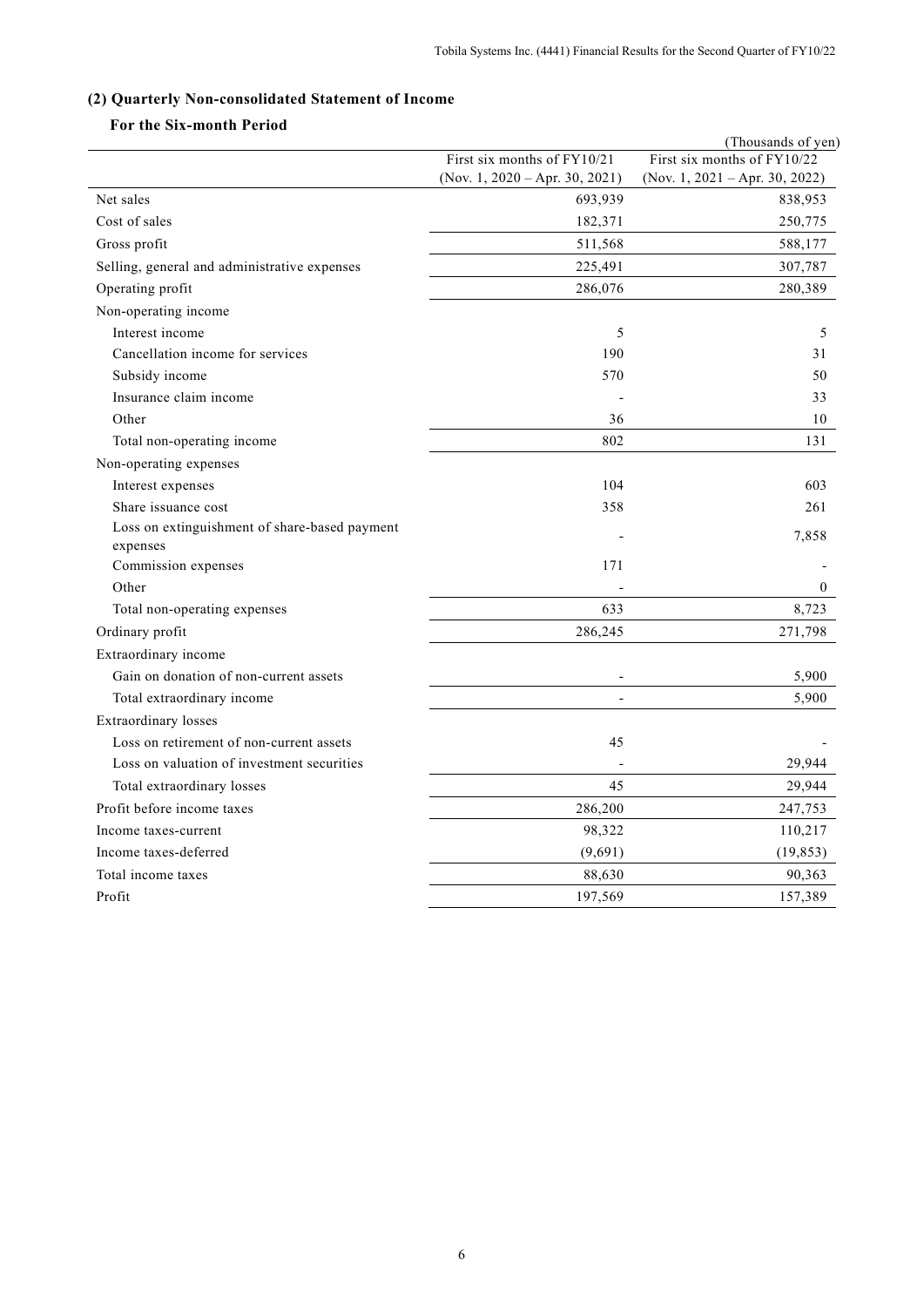# (Thousands of yen) First six months of FY10/21 (Nov. 1, 2020 – Apr. 30, 2021) First six months of FY10/22 (Nov. 1, 2021 – Apr. 30, 2022) Cash flows from operating activities Profit before income taxes 286,200 247,753 Depreciation 27,274 38,624 Amortization of goodwill and the set of the set of the set of the set of the set of the set of the set of the set of the set of the set of the set of the set of the set of the set of the set of the set of the set of the se Increase (decrease) in allowance for doubtful accounts 22 23 23 Interest and dividend income (5) (5) (5) Interest expenses 603 Share issuance cost 358 261 Loss on extinguishment of share-based payment expenses and changement of share sales payment. Loss (gain) on valuation of investment securities - 29,944 Gain on donation of non-current assets  $(5,900)$ Decrease (increase) in trade receivables and  $\frac{1}{4,288}$  (14,288) (37,300) (37,300) Decrease (increase) in inventories 3,104 972 Decrease (increase) in long-term prepaid expenses 3,078 (82,574) Increase (decrease) in trade payables (115) 12,687 Increase (decrease) in accounts payable-other (9,233) 24,872 Increase (decrease) in contractual liabilities 7,874 218,178 Increase (decrease) in accrued consumption taxes (11,072) (11,717) Other, net (3,999) (25,485) Subtotal 289,302 451,729 Interest and dividend income received 5 5 5 5 5 5 5 5 6 7 7 8 7 8 7 7 8 7 7 8 7 7 8 7 8 7 7 8 7 7 8 7 8 7 8 7 8 7 8 7 8 7 8 7 8 7 8 7 8 7 8 7 8 7 8 7 8 7 8 7 8 7 8 7 8 7 8 7 8 7 8 7 8 7 8 7 8 7 8 7 8 7 8 7 8 7 8 7 8 7 8 7 Interest expenses paid (105) (602) Income taxes paid (86,018) (103,905) (103,905) Net cash provided by (used in) operating activities 203,184 347,227 Cash flows from investing activities Purchase of property, plant and equipment (9,510) (25,363) Purchase of intangible assets (40,212) (56,640) Purchase of investment securities (30,039) Proceeds from refund of leasehold and guarantee deposits 1,692 250 Net cash provided by (used in) investing activities (78,070) (81,754) Cash flows from financing activities Repayments of long-term borrowings (6,504) (31,524) Proceeds from issuance of shares 18,736 31,820 Purchase of treasury shares (195,411) Dividends paid (111,938) (133,668) Net cash provided by (used in) financing activities (295,117) (133,372) Effect of exchange rate changes on cash and cash equivalents of exempts on each and each state of the contract of exempts of  $\sim$  0 Net increase (decrease) in cash and cash equivalents (170,004) (170,004) 132,100 Cash and cash equivalents at beginning of period 1,218,358 1,145,732 Cash and cash equivalents at end of period 1,048,354 1,277,833

#### **(3) Quarterly Non-consolidated Statement of Cash Flows**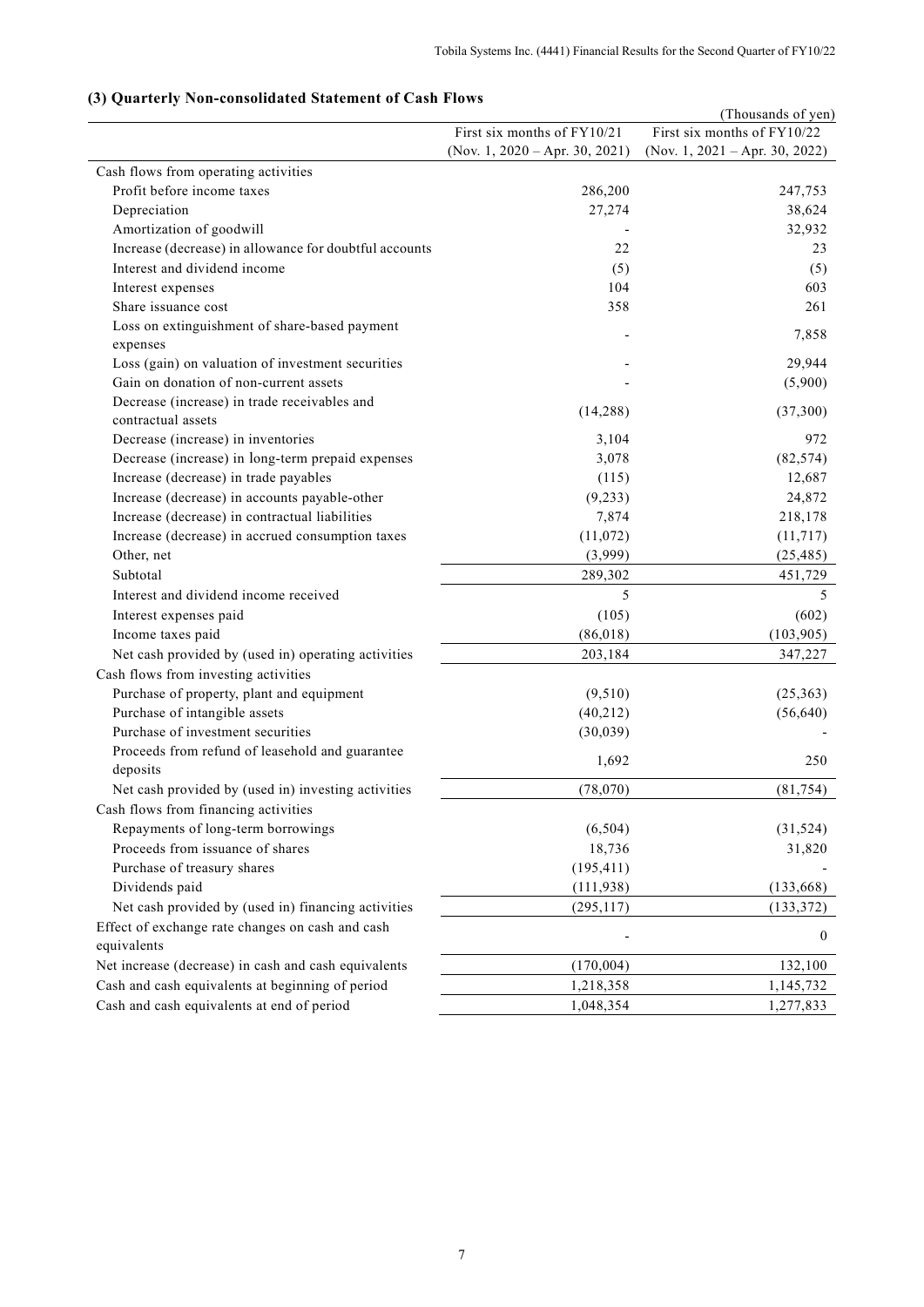#### **(4) Notes to Quarterly Non-consolidated Financial Statements**

#### **Going Concern Assumption**

Not applicable.

# **Significant Changes in Shareholders' Equity**

Share capital and capital surplus increased by 16,040 thousand yen each due to the issuance of 137,100 shares upon exercise of stock acquisition rights as stock options.

As a result, share capital and capital surplus were 331,432 thousand yen and 295,732 thousand yen, respectively, at the end of the second quarter of the current fiscal year.

#### **Changes in Accounting Policies**

Application of the Accounting Standard for Revenue Recognition

Tobila Systems has applied the Accounting Standard for Revenue Recognition (ASBJ Statement No. 29, March 31, 2020) at the beginning of the first quarter of the current fiscal year. Based on this standard, revenue expected to be received in exchange for the provision of goods and services is recognized when the control of the goods and services is transferred to customers.

As a result, for transactions where revenue was previously recognized at once upon the completion of a contract, revenue is recognized over a period based on a length of time with respect to a reasonable period involving the fulfillment of an obligation.

In addition, in prior years, revenue for the subcontracted development of software was recognized by using the percentage of completion method for contracts where there will be definite benefits of the portion where progress was made. For all other contracts, the completed contract method is used for the recognition of revenue. However, excluding contracts that are completed within a very short time, revenue was recognized over an applicable period as the obligation was fulfilled. For the estimation of the percentage of completion of the fulfillment of an obligation, the percentage is estimated by dividing the all costs recorded to date by the total estimated amount of costs that will be incurred for that obligation (input method) in cases where the benefits of the fulfillment of the obligation can be reliably measured. For contracts that are completed within a very short time, revenue is recognized when the obligation has been completely fulfilled.

For the application of the Accounting Standard for Revenue Recognition, in accordance with the transitional treatment prescribed in Paragraph 84 of this standard, the cumulative effect of the retrospective application of the new accounting standard, if it is applied prior to the first quarter of the current fiscal year, is added to or subtracted from retained earnings at the beginning of the first quarter of the current fiscal year. The new standard is then applied beginning with this amount of retained earnings.

As a result, net sales for the first half of the current fiscal year increased by 13,870 thousand yen; cost of sales increased by 1,554 thousand yen; and operating profit, ordinary profit and profit before income taxes increased by 12,315 thousand yen each. The impact on the balance of retained earnings at the beginning of the current fiscal year is immaterial.

Due to the application of the Accounting Standard for Revenue Recognition, accounts receivable-trade that were presented under the current assets in the non-consolidated balance sheets in the previous fiscal year is, from the first quarter of the current fiscal year, included in accounts receivable-trade and contractual assets, and advances received that were presented under the current liabilities included in contractual liabilities. In addition, decrease (increase) in trade receivables that were presented under cash flows from operating activities in the quarterly nonconsolidated statement of cash flows in the first half of the previous fiscal year is, from the first half of the current fiscal year, included in decrease (increase) in trade receivables and contractual assets, and increase (decrease) in advances received included in increase (decrease) in contractual liabilities.

In accordance with the transitional treatment prescribed in Paragraph 28-15 of the Accounting Standard for Quarterly Financial Reporting (ASBJ Statement No. 12, March 31, 2020), Tobila Systems has not presented the disaggregation of revenue from contracts with customers for the first half of the previous fiscal year.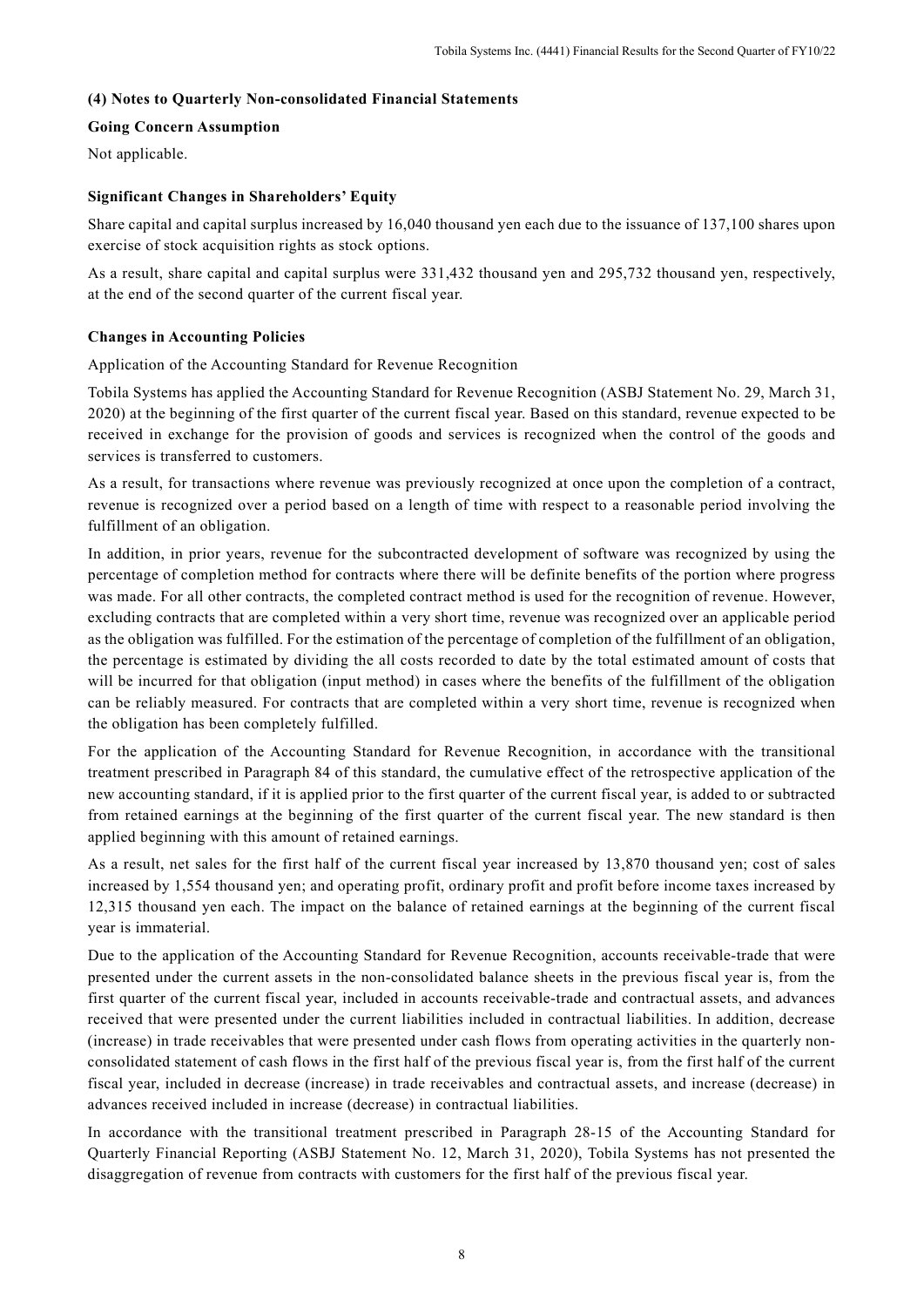Application of the Accounting Standard for Fair Value Measurement

Tobila Systems has applied the Accounting Standard for Fair Value Measurement (ASBJ Statement No. 30, July 4, 2019), etc. from the beginning of the first quarter of the current fiscal year, and has applied the new accounting standard set forth by the Accounting Standard for Fair Value Measurement, etc. prospectively in accordance with the transitional treatment prescribed in Paragraph 19 of the Accounting Standard for Fair Value Measurement and Paragraph 44-2 of the Accounting Standard for Financial Instruments (ASBJ Statement No. 10, July 4, 2019).

The effect of this change on the non-consolidated financial statements in the first half of the current fiscal year is insignificant.

# **Segment and Other Information**

#### Segment Information

I. First six months of FY10/21 (Nov. 1, 2020 – Apr. 30, 2021) Information related to net sales and profit or loss for the reportable segment

|                     |                    |          |          |         |            | (Thousands of yen)     |
|---------------------|--------------------|----------|----------|---------|------------|------------------------|
|                     | Reportable segment |          |          |         |            | Amounts shown on       |
|                     | Fraud and spam     |          | Others   | Total   | Adjustment | quarterly non-         |
|                     | prevention         | Subtotal | (Note 1) |         | (Note 2)   | consolidated statement |
|                     | services           |          |          |         |            | of income (Note 3)     |
| Net sales           |                    |          |          |         |            |                        |
| External sales      | 652,401            | 652,401  | 41,538   | 693,939 |            | 693,939                |
| Inter-segment sales |                    |          |          |         |            |                        |
| and transfers       |                    |          |          |         |            |                        |
| Total               | 652,401            | 652,401  | 41,538   | 693,939 |            | 693,939                |
| Segment profit      | 431,535            | 431,535  | 24,992   | 456,528 | (170, 451) | 286,076                |

Notes: 1. Others represent the businesses which are not included in the reportable segment and includes a website design and operation support service and development projects outsourced by other companies.

2. The adjustment to segment profit includes corporate expenses that are not allocated to the reportable segment. Corporate expenses mainly consist of selling, general and administrative expenses that are not attributable to the reportable segment.

3. Segment profit is adjusted to be consistent with operating profit in the quarterly non-consolidated statement of income.

# II. First six months of FY10/22 (Nov. 1, 2021 – Apr. 30, 2022)

1. Information related to net sales and profit or loss for the reportable segment and breakdown of revenue

|                                |                    |          |          |         |            | (Thousands of yen)     |
|--------------------------------|--------------------|----------|----------|---------|------------|------------------------|
|                                | Reportable segment |          |          |         |            | Amounts shown on       |
|                                | Fraud and spam     |          | Others   | Total   | Adjustment | quarterly non-         |
|                                | prevention         | Subtotal | (Note 3) |         | (Note 4)   | consolidated statement |
|                                | services           |          |          |         |            | of income (Note 5)     |
| Net sales                      |                    |          |          |         |            |                        |
| Recurring revenue (Note 1)     | 683,873            | 683,873  | 30,502   | 714,376 |            | 714,376                |
| Non-recurring revenue (Note 2) | 124,315            | 124,315  | 261      | 124,577 |            | 124,577                |
| Revenue from contracts with    | 808,188            | 808.188  | 30,764   | 838,953 |            | 838,953                |
| customers                      |                    |          |          |         |            |                        |
| External sales                 | 808,188            | 808,188  | 30,764   | 838,953 |            | 838,953                |
| Inter-segment sales and        |                    |          |          |         |            |                        |
| transfers                      |                    |          |          |         |            |                        |
| Total                          | 808,188            | 808,188  | 30,764   | 838,953 |            | 838,953                |
| Segment profit                 | 466,713            | 466,713  | 20,876   | 487,590 | (207, 200) | 280,389                |

Notes: 1. Recurring revenue is revenue recorded as sales for the provision of a service over a certain period.

2. Non-recurring revenue is revenue recorded as sales upon the delivery of a product and its acceptance by a customer.

3. Others is businesses which are not included in the reportable segment and includes a website design and operation support service and development projects outsourced by other companies.

4. The adjustment to segment profit includes corporate expenses that are not allocated to the reportable segment. Corporate expenses mainly consist of selling, general and administrative expenses that are not attributable to the reportable segment.

5. Segment profit is adjusted to be consistent with operating profit in the quarterly non-consolidated statement of income.